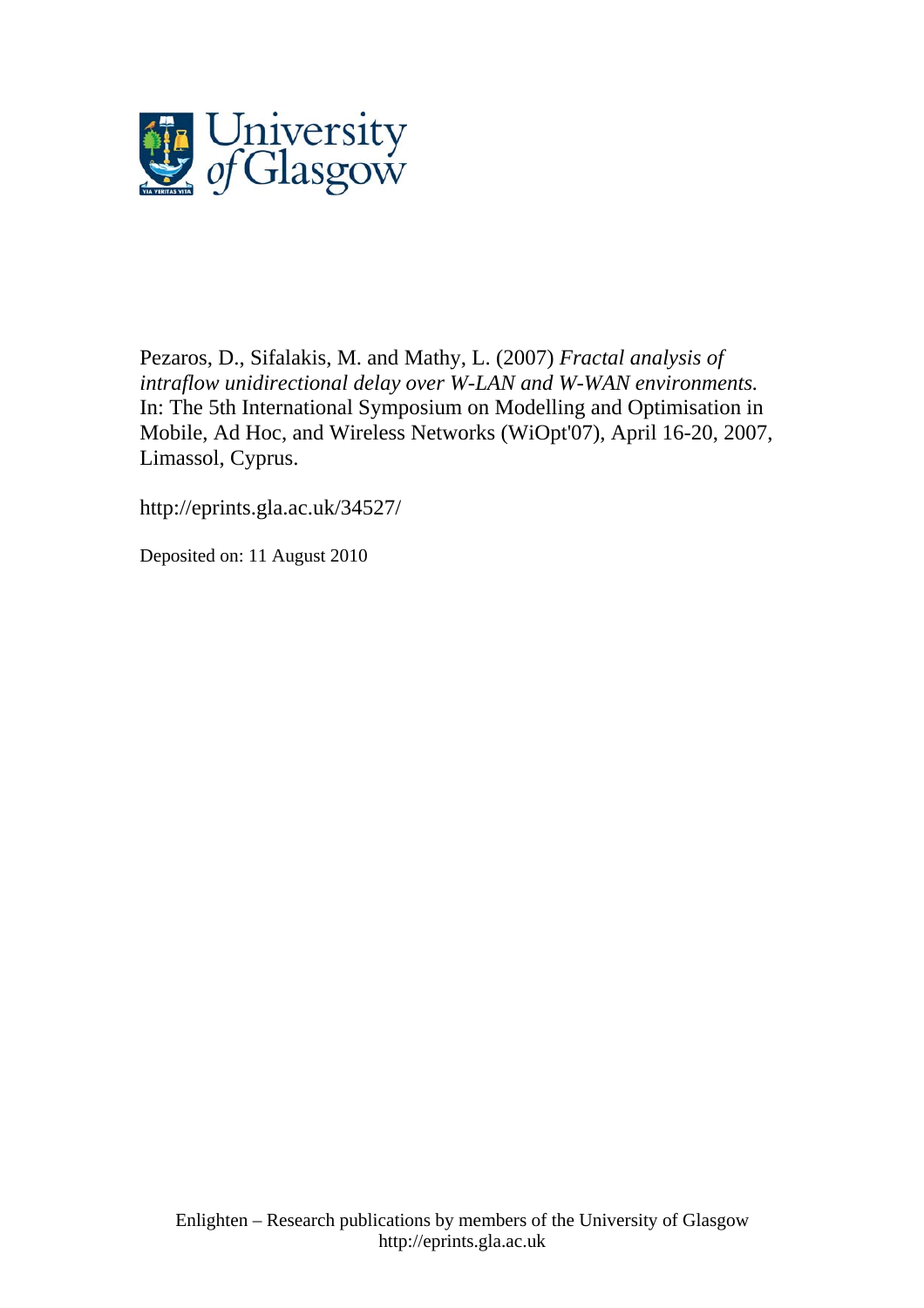# Fractal Analysis of Intraflow Unidirectional Delay over W-LAN and W-WAN Environments

Dimitrios P. Pezaros, Manolis Sifalakis, and Laurent Mathy

*Abstract***—we have analysed unidirectional delay traces of a diverse set of IPv6 microflows routed over W-LAN and W-WAN environments. Using a number of time-domain and frequencydomain estimators we have examined the existence and intensity of long-range dependence in packet delay when viewed as time-series data. The correlation structures of packet delay on bulk TCP data path and UDP flows follow asymptotic decay while Hurst exponent estimates suggest from moderate to strong intensity**  $(H \rightarrow 1)$ **.** 

*Index Terms***—Long-range dependence, unidirectional delay, ACF, Hurst exponent** 

#### I. INTRODUCTION

Fractal analysis focuses on the temporal and spatial evolution properties of data series and on their correlation structure. One of the properties of fractal series is *self-similarity.* A stochastic process is *self-similar* (statistically fractal in nature) when the statistical properties of segments within the corresponding time series are similar, irrespective of the time scale of observation. A characteristic of self-similar processes is that they exhibit long memory, or Long-Range Dependence (LRD), signifying that their current state has significant influence on their subsequent states far into the future. Consequently, values at a particular time are related not just to immediately preceding values, but also to fluctuations in the remote past. Hence, high variability on the behaviour of self-similar processes is preserved over multiple time scales.

During the last decade, pioneering work has demonstrated the presence of LRD and self-similarity in various facets of (inter)network behaviour (e.g. [9][13][4]), and immensely influenced research mainly on network and traffic modelling, design and performance evaluation. However, the bulk of the work has focused on the "burstiness" preservation characteristics (their causes and implications) of long-term aggregate traffic originated at or destined to a single point of the network. The presence (or otherwise) of self-similar behaviour and LRD has not been investigated for long-lived microflow performance properties at a finer level of granularity, partly due to the absence of appropriate instrumentation mechanisms. The ability to characterise the long-term behaviour of intraflow performance metrics such as one-way delay is important, since not only it exposes the variability properties and burstiness preservation in the performance between segments of the same flow for modelling purposes, it also provides valuable insights for resource management and traffic control algorithms which assume radically different enforcement between the per-flow and aggregate modes of operation. End-system application and transport software can also take such burstiness preservation properties into consideration when enforcing transmission and system-local resource control optimisations, especially while operating over media with known high delay variability such as IEEE 802.11 [7] and GPRS [3]. Performance measurement systems can take advantage of scale-invariance properties in reducing their intrusiveness through employment of adequately engineered sampling mechanisms.

In this paper we have employed four LRD estimators [16] to investigate the presence and the intensity of LRD in unidirectional packet delay experienced by a diverse set of IPv6 traffic flows as these were routed over two different wireless network technologies. The main contribution of this paper is twofold. First, evidence of LRD existence in unidirectional delay is presented for certain IPv6 flow types, as this is manifested by the four estimators and verified by the power-law decay of the correlation structure (ACF) of the corresponding time series. Second, the relevance between the LRD values produced by each estimator, as well as between estimator-based LRD manifestation and actual LRD existence is empirically evaluated.

In section II we provide the mathematical formulation of LRD and a very brief description of the LRD estimators used for this study. The measurement methodology and the calibration mechanisms employed in order to avoid known LRD estimation pitfalls are documented in section III. Section IV discusses the presence and intensity of LRD in the unidirectional delay experienced over the two wireless networks. Finally, section V concludes the paper.

## II. LONG-RANGE DEPENDENCE: PHENOMENON AND **ESTIMATORS**

Long-Range Dependence (LRD) is a property that describes the memory of a process. A stationary process  $X_t$ , has a long memory or is long-range dependent if there exists a real number  $\beta \in (0,1)$  and a constant  $c_{\rho} > 0$  such that

$$
\lim_{k \to \infty} \rho(k) / [c_{\rho} k^{-\beta}] = 1
$$

where  $\rho(k)$  are the sample correlations [1]. Hence, the autocorrelation function of LRD processes not only decays hyperboli-

Manuscript received December 14, 2006. This work was supported in part by the U.K. Engineering and Physical Sciences Research Council under Grant GR/S68996/01, and by the European Commission under Reference 027489.

D. P. Pezaros, M. Sifalakis and L. Mathy are with the Computing Department, Infolab21, Lancaster University, Lancaster, LA1 4WA, UK E-mail: {dp, mjs, laurent}@comp.lancs.ac.uk.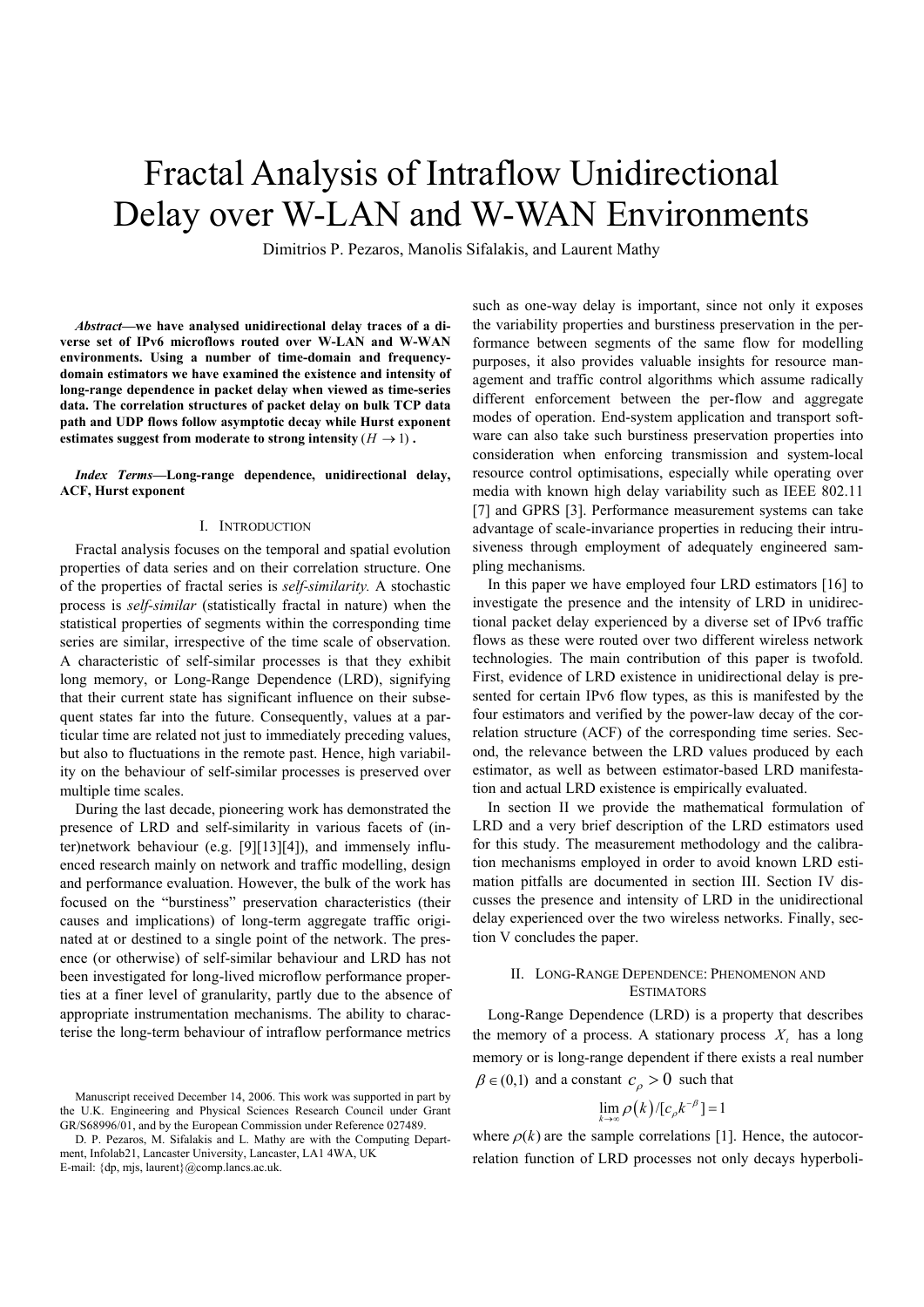cally as the lag  $k$  increases, it is also non-summable, i.e.  $\sum_{k=1}^{\infty} \rho(k) = \infty$ , implying that, the individually small highlag correlations have an important cumulative effect. This is in

contrast to conventional short-range dependent processes which are characterised by an exponential decay of the autocorrelations. The intensity of LRD is measured by the *Hurst* parameter  $H = 1 - \frac{\beta}{2}$ , 0.5 < H < 1. **LRD** implies asymptotic secondorder self-similarity -and vice versa-, which describes the property that the correlation structure of a time series is asymptotically preserved irrespective of time aggregation [12]. A stationary process  $X<sub>t</sub>$  is asymptotically second order self-similar with Hurst parameter *H* if

$$
\lim_{k \to \infty} \rho(k) = \frac{1}{2}((k+1)^{2H} - 2k^{2H} + (k-1)^{2H}), \ 0.5 < H < 1
$$

A number of estimators [16][9] have been extensively used for LRD detection and quantification by estimating the value of the Hurst exponent; as  $H \rightarrow 1$  the dependence is stronger. They are classified in time-domain and frequency-domain estimators, depending on the methodology they employ to estimate *H*. Time-domain estimators investigate the evolution of a statistical property of the time series at different time-aggregation levels. Frequency-domain estimators focus on the behaviour of the power spectral density of the time series.

In this paper, we have employed four most commonly used LRD estimators, two from each domain. The *aggregated variance* method examines the decay of the variance at increasing time aggregation levels. For LRD time series decays more slowly than the reciprocal of the sample size. The *rescaled adjusted range (R/S)* method examines the growth in the rescaled range of partial sums of deviations of the time series from its mean, as a function of the number of points in the timeaggregated series. For LRD series, the *R/S* statistic grows according to a power law with exponent *H*. The *periodogram method* is based on the discrete Fourier transform and is an estimate of the power spectral density of a discrete process, which should exhibit power-law behaviour for frequencies close to the origin. The *Whittle* estimator is a maximum likelihood type estimate which is applied to the periodogram of the time series.

LRD estimators evaluate different statistics of the time series to estimate the Hurst exponent and hence their estimates can vary even in synthesised self-similar processes with known Hurst exponent value. The accuracy and robustness of the estimators can be influenced by processes such as periodicity, trend, time series' length and short-range correlations which have different effects on different estimators [10][2][8][5] and can lead to erroneous estimation of the LRD intensity or even to reporting LRD on non-LRD series. No single LRD estimator has been proved to produce more accurate estimates than the rest. Frequency-based estimators are considered more accurate when applied to series which have already been shown to be LRD by some other (time-domain) estimator. Hence, intuitive data inspection and pre-processing, as well as the simultaneous employment of a mixture of time and frequency-domain estimators to assess LRD behaviour need to be considered.

### III. MEASUREMENT METHODOLOGY

In-line measurement [14] has been employed to instrument a representative set of IPv6 traffic flows as these were routed over wireless LAN (IEEE 802.11b) and WAN (Orange, UK GPRS/GSM) topologies during different hours of the day and different days of the week, in November 2005 [15]. Instrumented traffic consisted of moderate-size bulk TCP transfers and CBR UDP video streaming flows. End-to-end unidirectional delay has been measured using the appropriate in-line measurement Type-Length-Value (TLV) encoded structures to piggyback 32-bit Linux kernel timestamps within an IPv6 destination options extension header. Unidirectional packet delay has been measured as the difference  $D = T_B - T_A$  between the packet's arrival time  $(T_B)$  at the destination node's OS kernel and the departure time  $(T_A)$  before it was serialised at the source node's NIC.

# *A. Measurement calibration, data inspection and preprocessing*

The two end-systems synchronised using the Network Time Protocol (NTP) with a common stratum 1 server through additional high-speed wired network interfaces, in order to avoid NTP messages competing with the instrumented traffic over the bottleneck wireless links. The NTP daemon was allowed sufficient time to synchronise prior to the experiments until it reached a large polling interval. The offset reported by NTP was always at least one order of magnitude smaller with respect to the minimum one-way delay observed. All the delay traces were empirically examined against negative values as well as against linear alterations (trend) of the minimum delay over time. None of these offset/skew-related phenomena were experienced [11].

Delay measurements were taken upon arrival of each packet to its destination, hence at irregular time instants. In order to covert the traces to time series data, they were discretised into equally-sized bins based on the packet arrival time. Unidirectional delays of multiple packets arriving within each bin were averaged, and the mean delay was considered for the particular bin. Although this process inevitably smooths out short-term variations in packet delay, bin size was carefully selected for each flow to contain as few packets as possible, while at the same time avoiding empty bins. The time series' lengths varied from  $2^9$  to  $2^{12}$  which has been reported sufficient for Hurst exponent estimates with less than 0.05 bias and standard deviation [2]. Periodicity and short-term correlations in the time series have been removed by employing the randomised buckets method [6][8] to perform internal randomisation on the signal.



Figure 1: Randomised buckets with internal randomisation. Items are randomised within the same fixed-size bucket, but not across bucket boundaries. Classification depends on the fixed bucket boundaries, not just the separation between two items in the time series.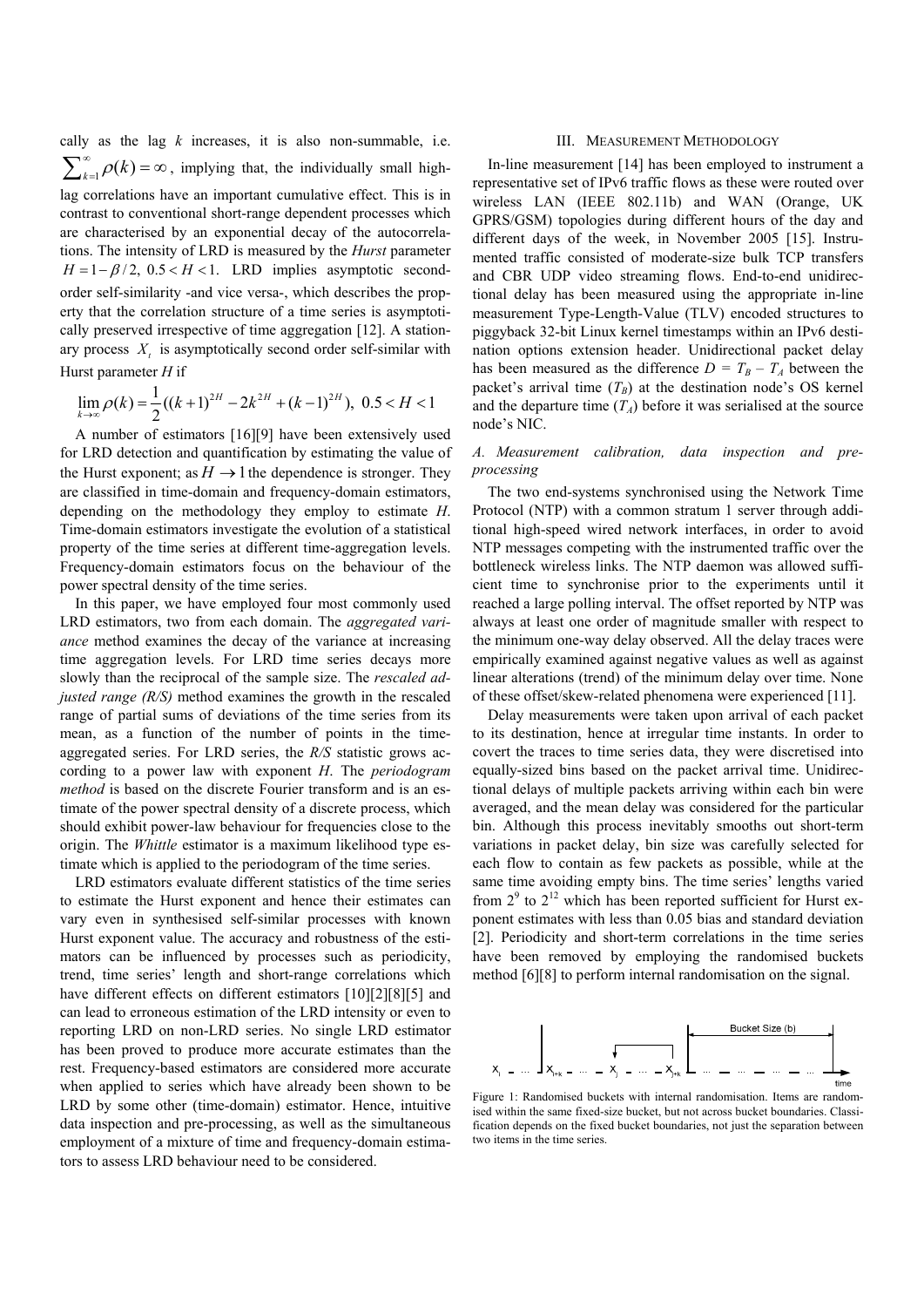This involves partitioning the time series into a set of buckets of the same size and randomising the contents of each bucket, while the order of the buckets remains unchanged (Figure 1). Hence, correlations among *inbucket* pairs are equalised while correlations among *outbucket* pairs are preserved. Figure 2 shows how LRD is preserved after internal bucket randomisation.



Figure 2: Autocorrelation function (ACF) for the delay time series of the TCP data path over W-LAN after internal bucket randomization for different bucket sizes. Bucket size 1 represents the unrandomised series. It can be seen that increasing the bucket size lowers and flatters the ACF for small values of the lag, however, for larger lag values the ACF is preserved.

# IV. ON THE PRESENCE AND INTENSITY OF LONG-RANGE DEPENDENCE IN UNIDIRECTIONAL DELAY TIME SERIES DATA

The four LRD/Hurst exponent estimators have been applied to the unidirectional delay time series data collected over the two diverse wireless network technologies. The aggregated variance, the R/S and the periodogram are graphical estimation methods; an example of their output is shown in Figure 3. Whittle estimator, on the other hand, does not produce a graphical output, but it allows for the computation of a confidence interval for the Hurst exponent estimation. Whittle assumes a priori consistency of the data set with a specific process. Hence, for Hurst estimation purposes, it is advised that it is not used for LRD detection. Rather, it should be used to estimate the intensity of the phenomenon in time series that have already been shown to be LRD [9].

Flows have been classified into three types, bulk TCP data, TCP reverse, and UDP. There have been more similarities in the correlation structure (ACF) of the unidirectional delay time series between flows of the same type than between flows routed over the same wireless technology. Table 1 shows estimated *H* values produced by the four estimators for flows falling under each type for the two different wireless networks. It is worth highlighting that on a first sight the three detection estimators all report (even a slight, in some cases) existence of LRD on the delays of all traffic flows. Between the two time-domain estimators, the R/S method produces in general more conservative Hurst exponent estimates than the aggregated variance method. Two exceptions in this trend concern the unidirectional delays of the TCP reverse path over the 802.11b network and the UDP streaming flow over the GPRS/GSM network. The strongest LRD  $(-1)$  has been reported by the periodogram estimator for the TCP data path over the W-LAN and for the UDP flows over both wireless networks. After LRD detection, the Whittle estimator was employed to quantify LRD intensity and produce 95% Confidence Intervals (C.I.)s. With the single exception of the UDP flow streamed over the W-WAN in which the C.I. is relatively large, Whittle reports the most conservative LRD intensity estimates than all the other methods.

| <b>TABLE 1: HURST EXPONENT ESTIMATES</b> |                            |                          |             |                            |
|------------------------------------------|----------------------------|--------------------------|-------------|----------------------------|
| Microflow                                | <b>Aggregated Variance</b> | R/S                      | Periodogram | Whittle                    |
|                                          | Normal / Oversam-<br>pling | Normal /<br>Oversampling |             | [95% C.I.]                 |
| TCP data path<br>[W-LAN]                 | 0.875 / 0.840              | 0 815 / 0 792            | 0.948       | 0.739<br>$[0.726 - 0.751]$ |
| TCP data path<br>[W-WAN]                 | 0.817 / 0.721              | 0 732 / 0 750            | 0 745       | 0.599<br>$[0.527 - 0.672]$ |
| TCP reverse path<br>[W-LAN]              | 0.591/0.532                | 0 688 / 0 764            | 0.592       | 0.552<br>$[0.549 - 0.556]$ |
| TCP reverse path<br>[W-WAN]              | 0.665 / 0.530              | 0.566 / 0.705            | 0.619       | 0.528<br>$[0.521 - 0.535]$ |
| CBR UDP @1Mb/s<br>[W-LAN]                | 0.909 / 0.865              | 0.719/0.781              | 0976        | 0.687<br>$[0.685 - 0.688]$ |
| CBR UDP @20Kb/s<br>[W-WAN]               | 0.666 / 0.665              | 0.901 / 0.879            | 0.957       | 0 742<br>$[0.644 - 0.840]$ |

In order to further refine time-domain LRD estimators by increasing the number of samples at large time-aggregated scales, we have employed oversampling with digital low-pass filtering on the delay time series and re-estimated LRD using the aggregated variance and the R/S methods [8]. The original time series was decomposed down to *D* interleaved sub-series in roundrobin ordering. Each sub-series was expanded using *D*-times oversampling via duplicate insertion, and then smoothed using a Gaussian filter. The expanded and smoothed sub-series were then separately processed with the aggregated variance and R/S methods, and the results were averaged. The resulting Hurst exponent estimates are shown in the relevant entries of Table 1. For the aggregated variance method, oversampling resulted in more conservative *H* estimates with respect to when applied at the original series for all flows. Oversampling had a less deterministic effect on the R/S method, resulting in either lower or higher LRD intensity estimates for different flows.

A number of studies have examined the accuracy of LRD estimators for more refined data analysis to suggest that they often overestimate or underestimate the value of the Hurst exponent under different circumstances [1][2][5][8][10]. After inspecting the correlation structures (ACF) of the delay time series for the different flows, it appears that LRD is unlikely to be present in the packet delay of the *TCP reverse (ack) path* flows over both wireless networks, for which the majority of the estimators report small  $H$  values (<0.65). Figure 4 shows that their ACFs eventually fall within the 95% C.I. of zero. Absence of such correlations implies a link between LRD behaviour and packet size, since *ack* packets are triggered by data packets. For the rest of the studied flows over both wireless networks, the correlation structures of their unidirectional delay time series followed asymptotic power-law behaviour, visually similar to the one shown in Figure 2 for TCP the data path over W-LAN.